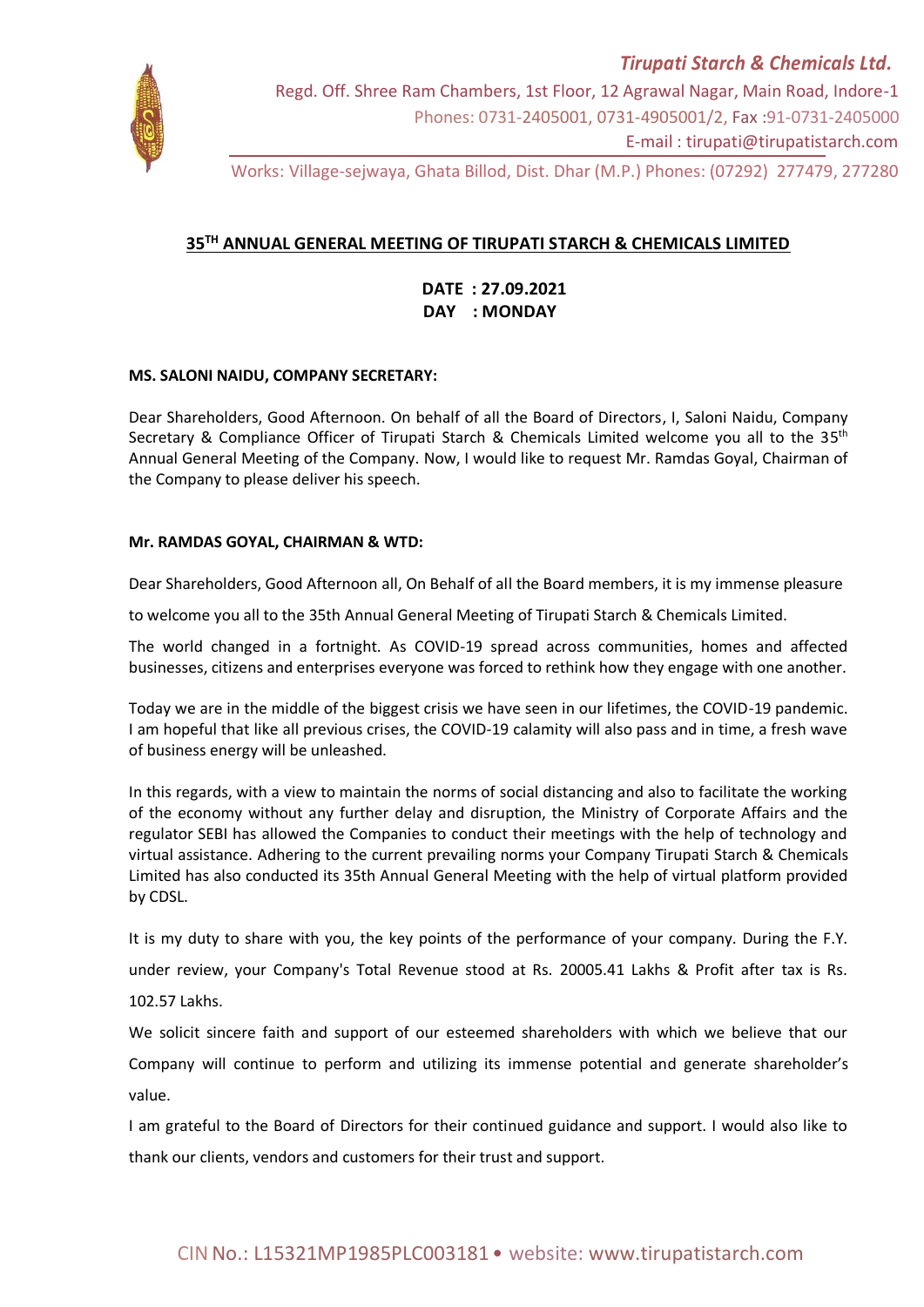#### **MS. SALONI NAIDU, COMPANY SECRETARY:**

Thank you Chairman Sir. As the quorum required for the meeting is present, we are proceeding further. I would like to inform you all that Copies of the Annual Report for the financial year 2020-2021 have been sent to all the members of the Company. Further, The Notice of 35th Annual General Meeting of the Company contains the following Agenda items-

## **The Ordinary Businesses are as under:**

- 1. To consider & adopt the Audited Financial Statements of the Company for the financial year ended on 31st March, 2021 and the Reports of the Board and Auditors thereon.
- 2. To appoint a Director in place of Mrs. Shashikala Mangal (DIN: 00107187) who retires by rotation and being eligible offers herself for re-appointment.
- 3. To appoint a Director in place of Mr. Ramdas Goyal (DIN: 00150037) who retires by rotation and being eligible offers himself for re-appointment.
- 4. To appoint M/s ABMS and Associates as Statutory Auditors of the Company and authority to Board to fix the remuneration.

#### **The Special Businesses are as under:**

- 5. To Re-appoint Mr. Ramesh Agrawal (DIN: 07599354) as an Independent Director of the Company.
- 6. To confirm the Re-appointment of Mr. Ramesh Goyal (DIN: 00293615) as a Whole Time Director of the Company.
- 7. To increase the Authorized Share Capital of the Company.
- 8. Alteration in Clause V of Memorandum of Association consequent to Alteration in Authorized Share Capital of the Company.
- 9. To increase Remuneration of Mr. Amit Modi (DIN: 03124351), Managing Director of the Company.
- 10. To increase Remuneration of Mr. Ramdas Goyal (DIN: 00150037), Chairman and Whole Time Director of the Company.
- 11. To increase Remuneration of Mr. Yogesh Agrawal (DIN: 00107150), Whole Time Director of the Company.
- 12. To increase Remuneration of Mr. Prakash Bafna (DIN: 00107070), Whole Time Director of the Company.

Further, this is hereby informed that the Company has provided E-Voting Facility to the members of the Company, whose names appeared in the Register of Members as on the cut-off date i.e. 20th September, 2021, to cast their votes on the resolutions proposed to be passed at this 35th Annual General Meeting through remote e-voting system of CDSL. The e–voting was commenced from Friday, 24th September, 2021 at 09:00 A.M. and ended on Sunday, 26th September, 2021 at 05:00 P.M.

Now, the members can vote on this Agenda Items who have not voted electronically and members physically Present may cast their vote via Ballot Paper.

**Q/A SESSION:** We will now move to our Question & Answer session. Members who have preregistered themselves as speakers may ask their questions in relation to any item of business. Once all the Members have asked their questions, we will attempt to answer them one by one to avoid repetitions.

Members are requested to please ask the questions if any related to any item of business.